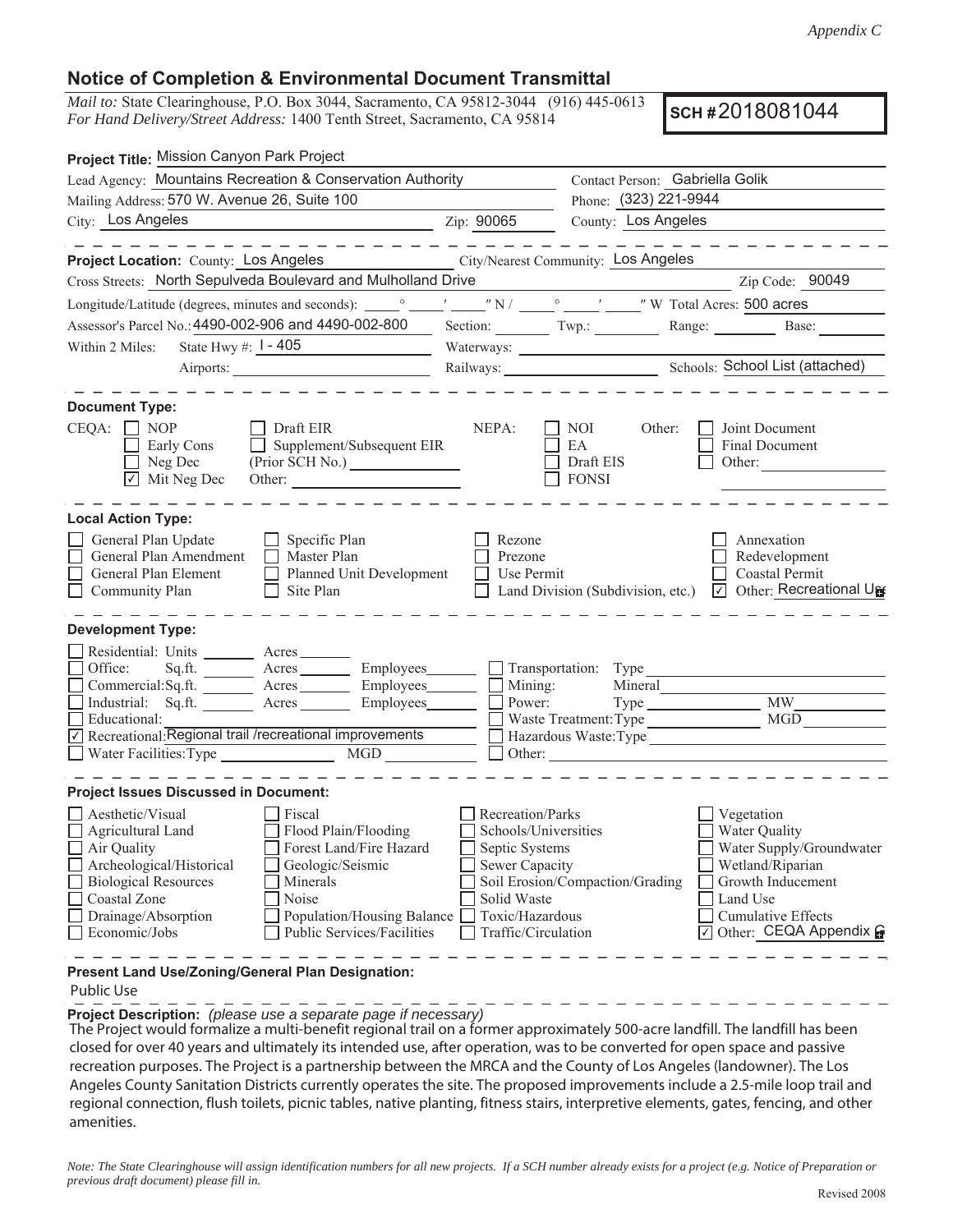## **Reviewing Agencies Checklist**

| If you have already sent your document to the agency please denote that with an "S".                   |                                                                                                                                                                                                                                |  |  |
|--------------------------------------------------------------------------------------------------------|--------------------------------------------------------------------------------------------------------------------------------------------------------------------------------------------------------------------------------|--|--|
| X<br>Air Resources Board                                                                               | Office of Emergency Services                                                                                                                                                                                                   |  |  |
| Boating & Waterways, Department of                                                                     | Office of Historic Preservation                                                                                                                                                                                                |  |  |
| California Highway Patrol                                                                              | Office of Public School Construction                                                                                                                                                                                           |  |  |
| X<br>Caltrans District #7                                                                              | X.<br>Parks & Recreation, Department of                                                                                                                                                                                        |  |  |
| <b>Caltrans Division of Aeronautics</b>                                                                | Pesticide Regulation, Department of                                                                                                                                                                                            |  |  |
| X<br><b>Caltrans Planning</b>                                                                          | Public Utilities Commission                                                                                                                                                                                                    |  |  |
| Central Valley Flood Protection Board                                                                  | Regional WQCB #                                                                                                                                                                                                                |  |  |
| Coachella Valley Mtns. Conservancy                                                                     | Resources Agency                                                                                                                                                                                                               |  |  |
| $\sf X$<br><b>Coastal Commission</b>                                                                   | S.F. Bay Conservation & Development Comm.                                                                                                                                                                                      |  |  |
| Colorado River Board                                                                                   | San Gabriel & Lower L.A. Rivers & Mtns. Conservancy                                                                                                                                                                            |  |  |
| Conservation, Department of                                                                            | San Joaquin River Conservancy                                                                                                                                                                                                  |  |  |
| Corrections, Department of                                                                             | $\times$<br>Santa Monica Mtns. Conservancy                                                                                                                                                                                     |  |  |
| Delta Protection Commission                                                                            | <b>State Lands Commission</b>                                                                                                                                                                                                  |  |  |
| Education, Department of                                                                               | SWRCB: Clean Water Grants                                                                                                                                                                                                      |  |  |
| <b>Energy Commission</b>                                                                               | <b>SWRCB: Water Quality</b>                                                                                                                                                                                                    |  |  |
| $\sf X$<br>Fish & Game Region # $5$                                                                    | <b>SWRCB: Water Rights</b>                                                                                                                                                                                                     |  |  |
| Food & Agriculture, Department of                                                                      | Tahoe Regional Planning Agency                                                                                                                                                                                                 |  |  |
| X<br>Forestry and Fire Protection, Department of                                                       | Toxic Substances Control, Department of                                                                                                                                                                                        |  |  |
| General Services, Department of                                                                        | Water Resources, Department of                                                                                                                                                                                                 |  |  |
| Health Services, Department of                                                                         |                                                                                                                                                                                                                                |  |  |
| Housing & Community Development                                                                        |                                                                                                                                                                                                                                |  |  |
| $\mathsf{X}$<br>Integrated Waste Management Board                                                      | Other: The Company of the Company of the Company of the Company of the Company of the Company of the Company of the Company of the Company of the Company of the Company of the Company of the Company of the Company of the C |  |  |
| $\mathsf S$<br>Native American Heritage Commission                                                     |                                                                                                                                                                                                                                |  |  |
| Local Public Review Period (to be filled in by lead agency)<br>Starting Date January 20, 2022          | Ending Date March 7, 2022                                                                                                                                                                                                      |  |  |
| Lead Agency (Complete if applicable):                                                                  |                                                                                                                                                                                                                                |  |  |
| Consulting Firm: IEC Group                                                                             | Mountains Recreation & Conservation Authority<br>Applicant:                                                                                                                                                                    |  |  |
| Address: (See Lead Agency)                                                                             | Address: 570 W. Avenue 26, Suite 100                                                                                                                                                                                           |  |  |
| City/State/Zip:                                                                                        | City/State/Zip: Los Angeles, CA 90065                                                                                                                                                                                          |  |  |
| Contact: Eimon Smith                                                                                   | Phone: (323) 221-9944                                                                                                                                                                                                          |  |  |
| Phone: (323) 909-2372                                                                                  |                                                                                                                                                                                                                                |  |  |
| Signature of Lead Agency Representative:                                                               | Date: 1/20/2022                                                                                                                                                                                                                |  |  |
| Authority cited: Section 21083, Public Resources Code, Reference: Section 21161, Public Resources Code |                                                                                                                                                                                                                                |  |  |

Lead Agencies may recommend State Clearinghouse distribution by marking agencies below with and "**X**".

Authority cited: Section 21083, Public Resources Code. Reference: Section 21161, Public Resources Code.